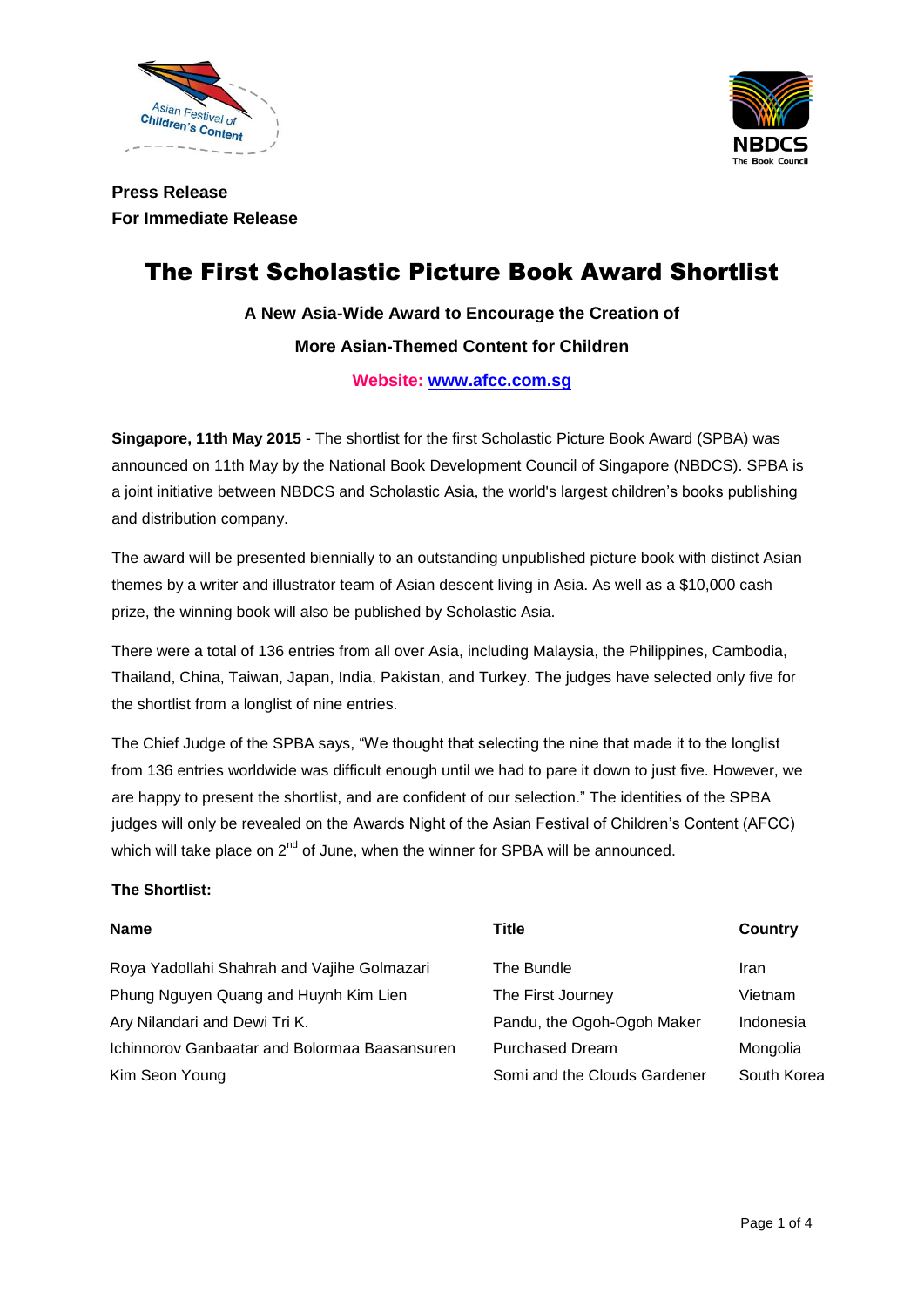



## **About the shortlisted books**

# **The Bundle**

When their grandma comes to live with them, the bundles she carries turn out to be full of new experiences for these Iranian children. Old souvenirs, new tastes, love and kindness spill from grandma's bundles in this warm-hearted tale.

Writer **Roya Yadollahi Shahrah** is 34; she has studied for a PhD in Persian literature.

Illustrator **Vajihe Golmazary** was born in Iran in 1986. As well as illustrating children's books she also works in video animation.

## **The First Journey**

Alone, An embarks on his first trip during the Mekong Delta flood season. Facing rain and flood he crosses the Melaleuca swamp and although it is full of crocodiles and snakes he is not afraid because he knows at the end of the road, wonderful places are waiting for him.

Writer **Phung Nguyen Quang** is 26 and a professional author and illustrator of children books, living and working in Ho Chi Minh City, Vietnam. Nguyen Quang believes that every book is a separate world which can fire children's curiosity and imagination.

Illustrator **Huynh Kim Lien**, is 23 and lives in Ho Chi Minh City. A writer as well as an illustrator of children's books, Kim Lien participated as an illustrator in the Children's Books Publishing Programme by Room to Read in Vietnam.

## **Pandu, The Ogoh-Ogoh Maker**

Hana is feeling lonely as her friends are busy preparing for Nyepi, the Silence Day, commemorated by Balinese every Saka New Year. She is so lonely that when she sees Pandu, a boy who sometimes makes her cry, she approaches him. Pandu is making an Ogoh-Ogoh, a symbol of his bad, to be burnt on the eve of Nyepi, but Pandu's Ogoh-Ogoh is funny, not scary as it is supposed to be. Hana helps him make changes hoping that after his Ogoh-Ogoh burns his bad, Pandu will be nice to her.

Writer **Ary Nilandari** is from Indonesia and a member of SCBWI Indonesia. As well as writing she also works as a freelance editor and translator. A winner of several awards, she has published 45 books for children, in which she celebrates diversity and promotes Indonesian cultural heritage.

Illustrator **Dewi Tri K**. loves illustrating and graphic designing. Her inspiration mostly comes from children. Dewi participated in INKtober 2014, and, as well as working on several children's books, she was also involved in the creation of www.topkids.tv, the first website in Indonesia providing special content for children.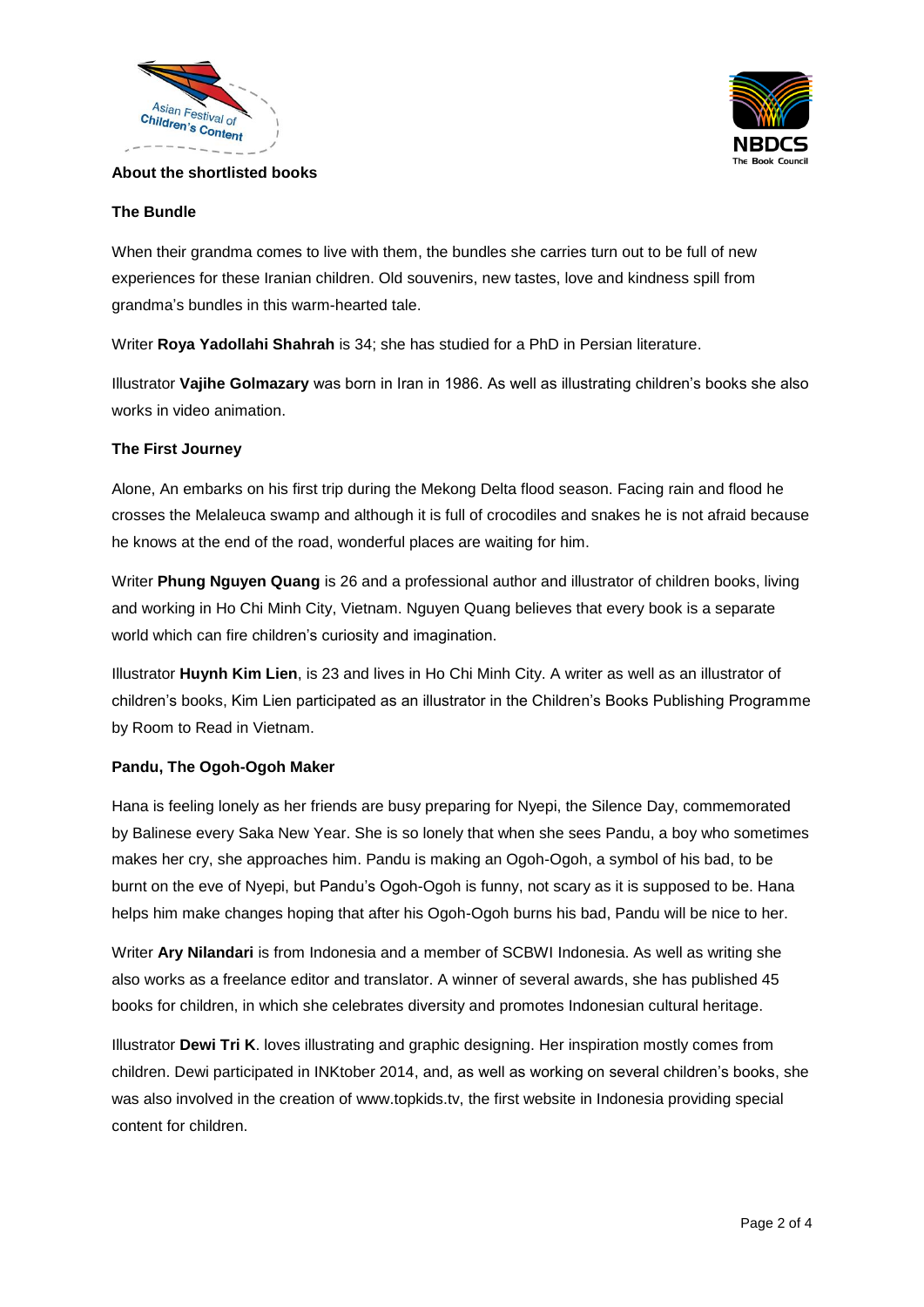



#### **Purchased Dream**

Urambai, an orphan buys a dream about having a happy family from a stranger. In the adventure that follows he has to rescue a wolf, an ibex, and an eagle, escape a devil, make a new friend, and find a house and a job before his dream of having a family comes true.

Writer **Ganbaatar Ichinnorov** was born in Ulaanbaatar, Mongolia in 1980. He graduated from the Institute of Fine Arts in Mongolia in 2004 and went on to graduate as a research student from Bunkyo University in Japan in 2012. He now lives in Saitama Prefecture in Japan.

Illustrator **Bolormaa Baasansuren** was born in Ulaanbaatar, Mongolia Born in 1982. After graduating from the Institute of Fine Arts in Mongolia she studied children's book illustration in Italy and Russia. She has since gone on to win numerous international awards for her work. She now lives in Saitama Prefecture in Japan where she has illustrated several successful children's books including two other titles with Ganbaatar Ichinnorov.

## **Somi and the Clouds Gardener**

Somi lives in a boring town where all the buildings are square and dull and it is always cold and cloudy. One day the clouds freeze all the way to the ground and Somi climbs them towards the sky. There he meets the Cloud Gardener and together they make interesting and happy clouds to cheer up the town.

Writer and illustrator **Kim Seon Young** was born in Seoul, Republic of Korea in 1979. He studied ceramics at university and went on to teach art for 10 years before becoming a professional illustrator.

#### **<ENDS>**

# **NOTE TO THE EDITOR:**

#### **About the AFCC**

AFCC grew out of the highly popular, but publishing industry-focused, Asian Children's Writers and Illustrators Conference (ACWIC), which ran from 2000 to 2009. Recognising that in the 21st century children's content is about more than just books, and, leveraging on the success of ACWIC, NBDCS expanded it to create AFCC. The move proved popular with both industry players and the public; so much so that in the five years since 2010, AFCC has rapidly grown into the foremost professional and trade event for children's content in Asia.

## **About the National Book Development Council of Singapore (NBDCS)**

NBDCS is a non-profit, charitable organisation in Singapore that promotes storytelling, reading, writing, and publishing through a variety of programmes and festivals, including the Asian Festival of Children's Content, the Singapore International Storytelling Festival, and the All In! Young Writers Media Festival. NBDCS also presents many annual and biennial awards, including the Singapore